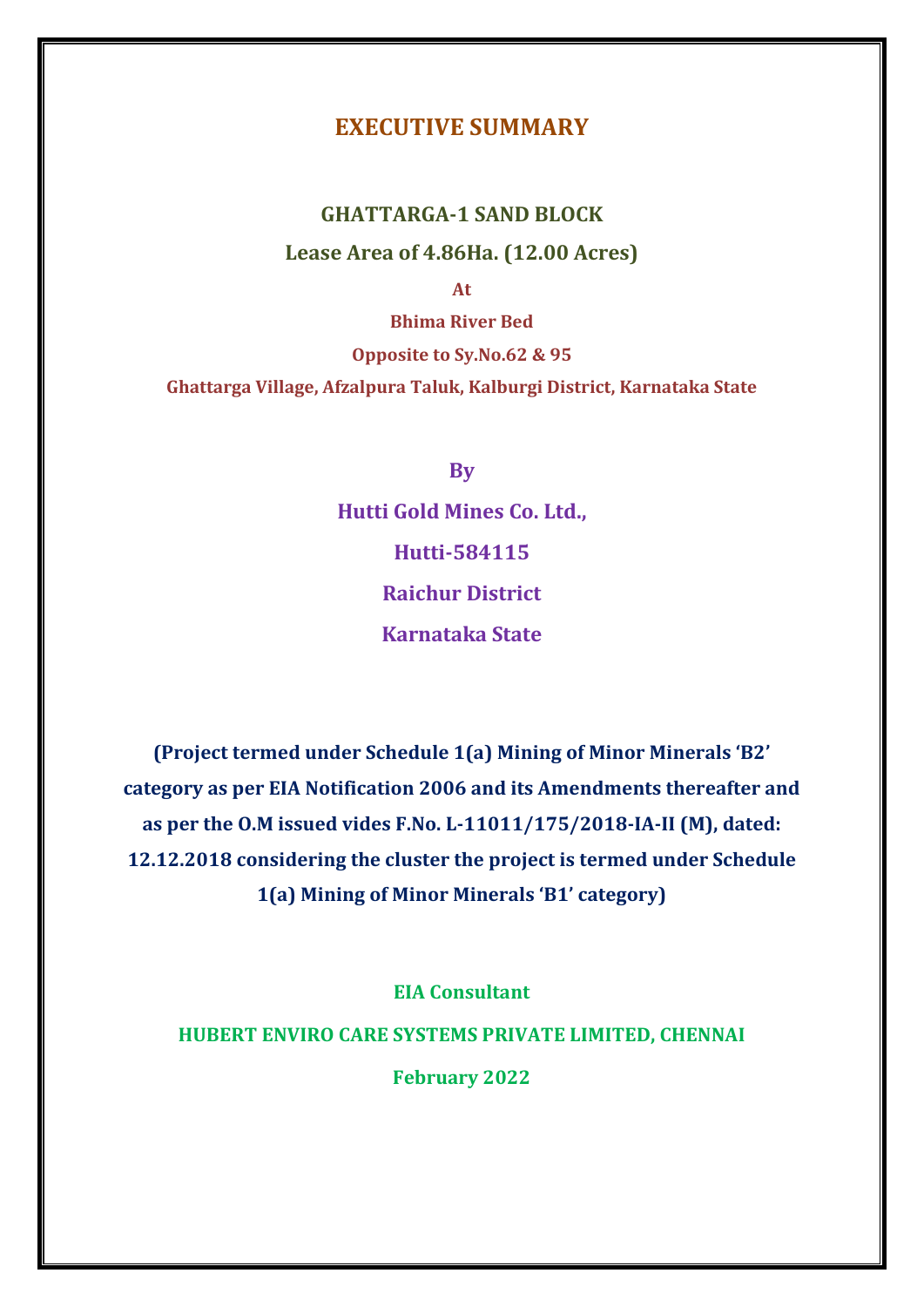#### **EXECUTIVE SUMMARY**

## **1.1 Introduction**

M/s. Hutti Gold Mines Co. Ltd., has applied for Environmental Clearance for extraction of Ordinary Sand from Bhima River Bed at Ghattarga-1 Sand Block having lease area 4.86 Ha (12.00 Acres) located, Opposite to Sy.No.62 & 95 at Ghattarga Village, Afzalpura Taluk, Kalburgi District, Karnataka State. Total mineable reserves are estimated at proposed sand block is approximately 69,397 Tonnes per annum out of which the saleable ordinary sand will be 55,518 Tonnes which is 80% of the Mineable reserves.

The Scheme of Quarry got approval by the Office of the Deputy Director/Senior Geologist, Department of Mines and geology, Kalaburagi letter vide MG004S210000145/902 dated 03.02.2021.

As per Environmental Impact Assessment Notification, dated 14th September 2006 and 14.08.2018 and its subsequent amendments from time to time, this project falls under "1(a) Mining of Minerals. Since the project termed under Schedule 1(a) Mining of Minor Minerals 'B2' category as per EIA Notification 2006 and its Amendments thereafter and as per the O.M issued vide F.No. L-11011/175/2018-IA-II (M), dated: 12.12.2018 considering the cluster the project is termed under Schedule 1(a) Mining of Minor Minerals 'B1' category. Hence, EIA, EMP along with Public Hearing has to be conducted for obtaining Environmental Clearance (EC) from State Environmental Impact Assessment Authority. The application to grant of TOR for the process of obtaining prior Environmental Clearance for the proposed project was considered by the KSEAC in its  $267<sup>th</sup>$  SEAC meeting held on 29.09.2021, for determination of the Terms of Reference (ToR) for preparation of the Environmental Impact Assessment (EIA) report. The Committee has suggested specific Terms of Reference (ToR) for preparation of the EIA report and Environmental Management Plan and for conducting public hearing vides its letter No: SEIAA 438 MIN 2021 dated 06.12.2021.

# **1.1.1 Location of the Project**

The project lease area of Ghattarga-1 Sand Block Sand mining is about 4.86 Ha (12.00 Acres) located, Opposite to Sy.No.62 & 95 at Ghattarga Village, Afzalpura Taluk, Kalburgi District, and Karnataka State. The area is located in Survey of India Topo Sheet No. 56C/8, bounded by Latitude N17°06'14.3'' - N17°06'27.9'' and Longitude E76°25'29.1'' - E76°25'40.8'' on WGS 1984 datum. The nearest road from the project site is Kollur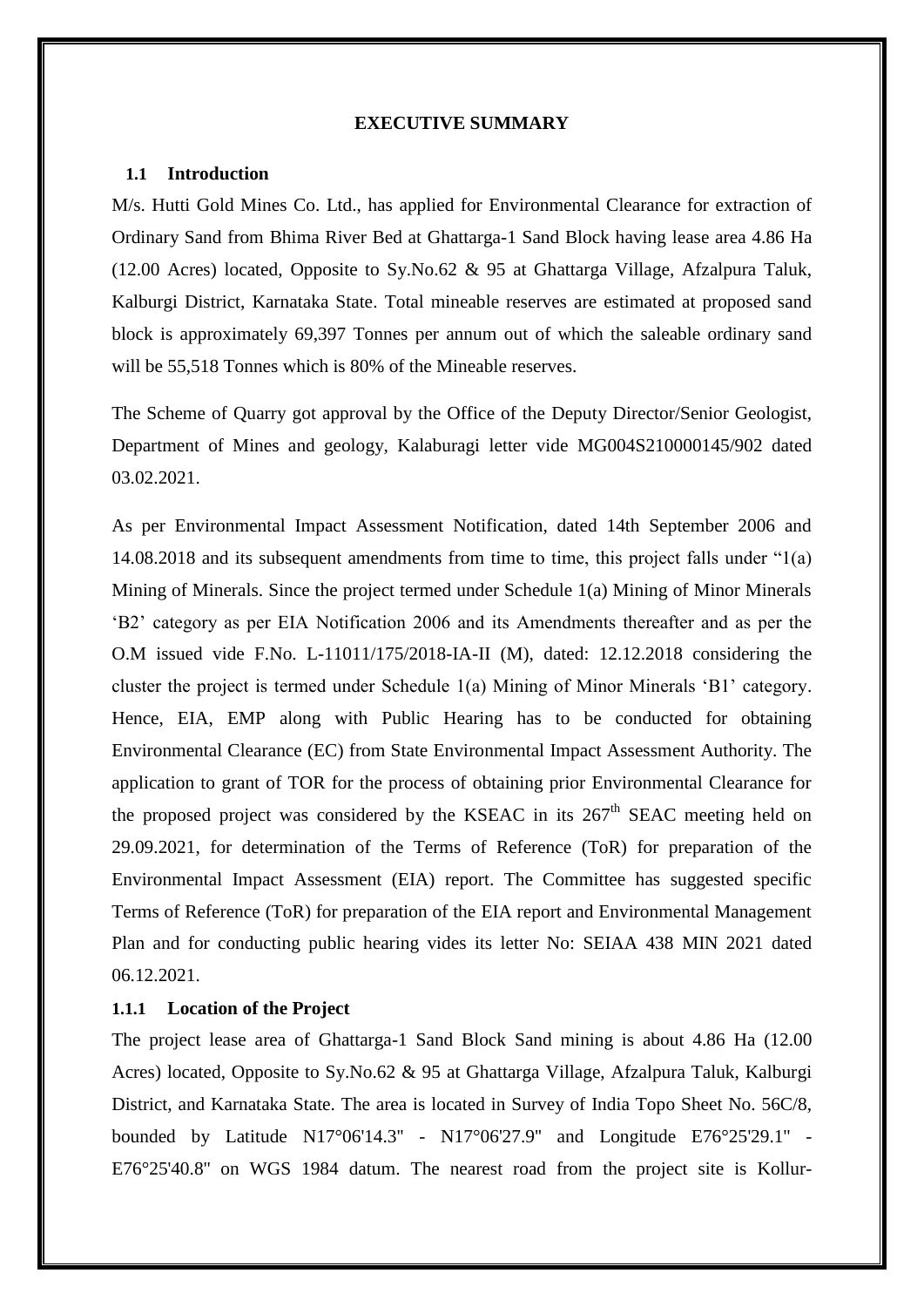Ghattaragi Village Road which is about  $\sim 1.14 \text{km}$ , toward WNW. The National Highway NH-50 (Bidar-Sindagi-Chitradurga) Road is located at about ~9.94km, S from the project site. The SH-124 (Yadahalli-Sindagi-Chowdapur) Road and SH-34(Karwar-Afzalpur-Ambesangvi) Cross Road is about ~12.26km, WNW from the lease area. The Nearest Railway Junction from the Project site is Wadi Railway Junction which is about ~60.25km towards E. The Nearest Railway Station is Gaudgaon Railway Station which is about ~27.67km, NNE from the Project site.

| <b>Survey No.</b>            | Opposite to Sy. No. 62 & 95                                      |  |  |
|------------------------------|------------------------------------------------------------------|--|--|
| <b>Village</b>               | Ghattarga Village                                                |  |  |
| <b>Taluk and District</b>    | Afzalpura Taluk, Kalburgi District                               |  |  |
| <b>State</b>                 | Karnataka State                                                  |  |  |
| <b>Toposheet No.</b>         | 56 C /18                                                         |  |  |
| Latitude                     | 17°06'14.3" N - 17°06'27.9" N                                    |  |  |
| Longitude                    | 76°25'29.1" E - 76°25'40.8" E                                    |  |  |
| <b>Current Quarry Status</b> | It is a fresh lease in the fresh quarry                          |  |  |
| <b>Extent Area</b>           | 4.86 Ha (12.00 Acres)                                            |  |  |
| <b>Proposed Capacity</b>     | 69,397 TPA                                                       |  |  |
| <b>Quarry Plan</b>           | Quarry plan approved by the Office of the Deputy Director/Senior |  |  |
|                              | Geologist, Department of Mines and Geology(DMG), Kalaburagi      |  |  |
|                              | letter vide MG004S210000145/902 dated 03.02.2021.                |  |  |

# **Table 1-1 Salient Features of the Project Site**

# **1.2 Project Description**

## **1.2.1 Method of Quarrying**

An open cast quarrying by semi-mechanized method will be adopted to operate the quarry. Annual production will be 69,397 Tonnes per annum. The Crawler Excavator, Back hoe loaders and Centrifugal system will be used for digging and loading activities.

## **1.2.2 Anticipated Life of the mine**

Based on replenishment the life of mine will depend however the lease will be granted for 5 years only and depth restricted to 1m from the surface of the river bed only.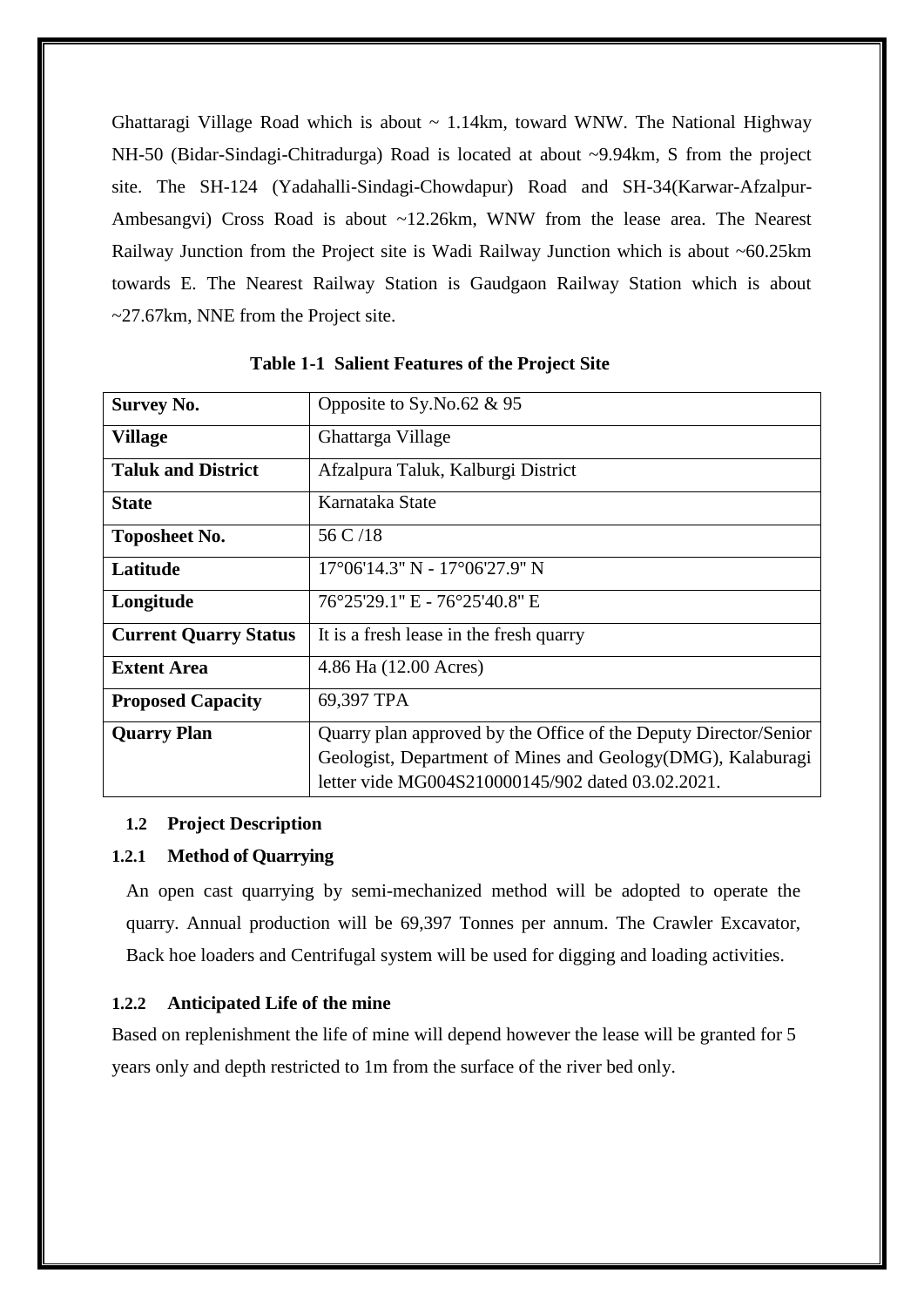## **1.2.3 Conceptual Quarry Plan**

Based on reserves of River Sand at Production capacity of 3,46,986 Tonnes will be excavated in the River Sand for the 5 years plan period, thus the life of the mine in this case is for 5 year, and the following points are considering.

- **1.** Extent of mineralization
- **2.** Techno-economical depth of ore persistence
- **3.** From the point of view of depicting / sand replenishment

a) Total sand resource

b) Estimating sand reserves.

## **1.2.4 Waste Generation & Disposal**

There will not be any mineral rejects or waste from the quarry except some pebbles of 20%.

## **1.2.5 Water Requirement & Source**

Total water requirement for the project will be 6.00 KLD, Requirement is met by procurement of water from the bore well nearby Tankers

#### **1.2.6 Manpower Requirement**

The said quarry provides direct employment to 15 people and generates indirect employment for several hundred people. Most of the directly employed manpower falls under skilled category. Preference will be given to the local people as per their eligibility.

#### **1.2.7 Site Infrastructure**

The Quarry site is having provisions of canteen, first-aid center etc. Quarry office is well connected with wireless and telephone, internet  $\&$  e-mail facilities for communication. The quarry is provided with a workshop to undertake repairs and regular maintenance of mining machinery/trucks deployed.

#### **1.3 Existing Environmental Scenario**

# **1.3.1 Baseline Environmental Studies**

Baseline environmental studies were carried out by HECS within 10 km radius of the River Sand mining area to assess the existing environmental scenario in the area. For the purpose of EIA studies, quarry lease area of River Sand quarry was considered as the core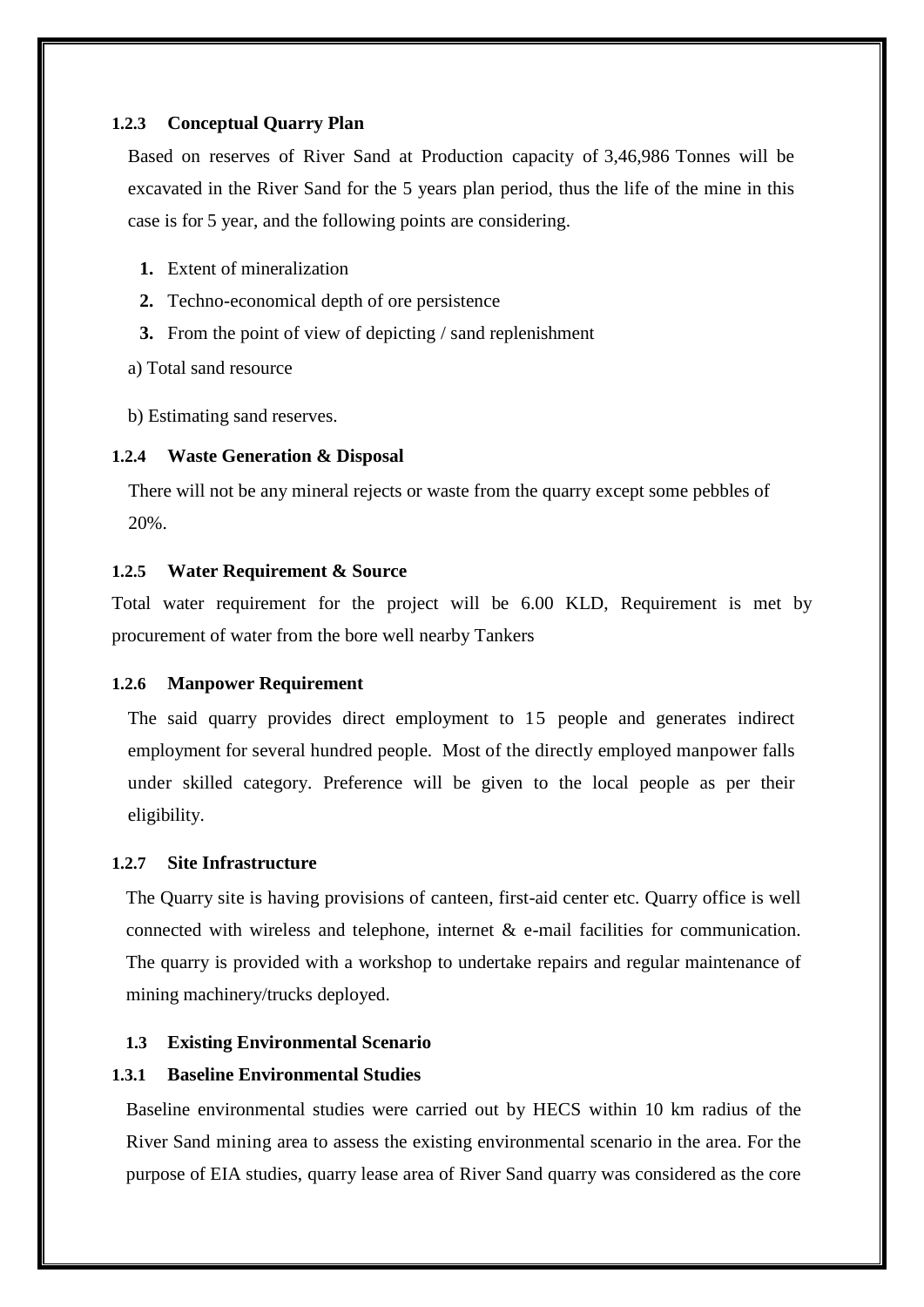zone and area outside the quarry up to 10 km radius was considered as buffer zone. The baseline environmental monitoring for various components, viz. Air, Noise, Water, Land was carried out during Post Monsoon season i.e. **October 2021 to December 2021** in the study area covering 10 km radial Distance from the River Sand quarry.

# **1.3.2 Meteorology & Ambient Air Quality**



| S.No | <b>Parameter</b>          | <b>Observations</b>  |
|------|---------------------------|----------------------|
|      | Temperature $(^{\circ}C)$ | 19 to $33^{\circ}$ C |
| 2.   | Relative Humidity (%)     | 57.03%               |
| 3.   | <b>Wind Direction</b>     | East                 |
|      | Calm wind %               | 27.87%               |





# **1.3.3 Ambient Air Quality Status**

The status of ambient air quality within the study area was monitored for Post monsoon season during Oct 2021 to Dec 2021 at 8 locations including the River Sand Quarry area and in nearby villages. The locations were selected based on the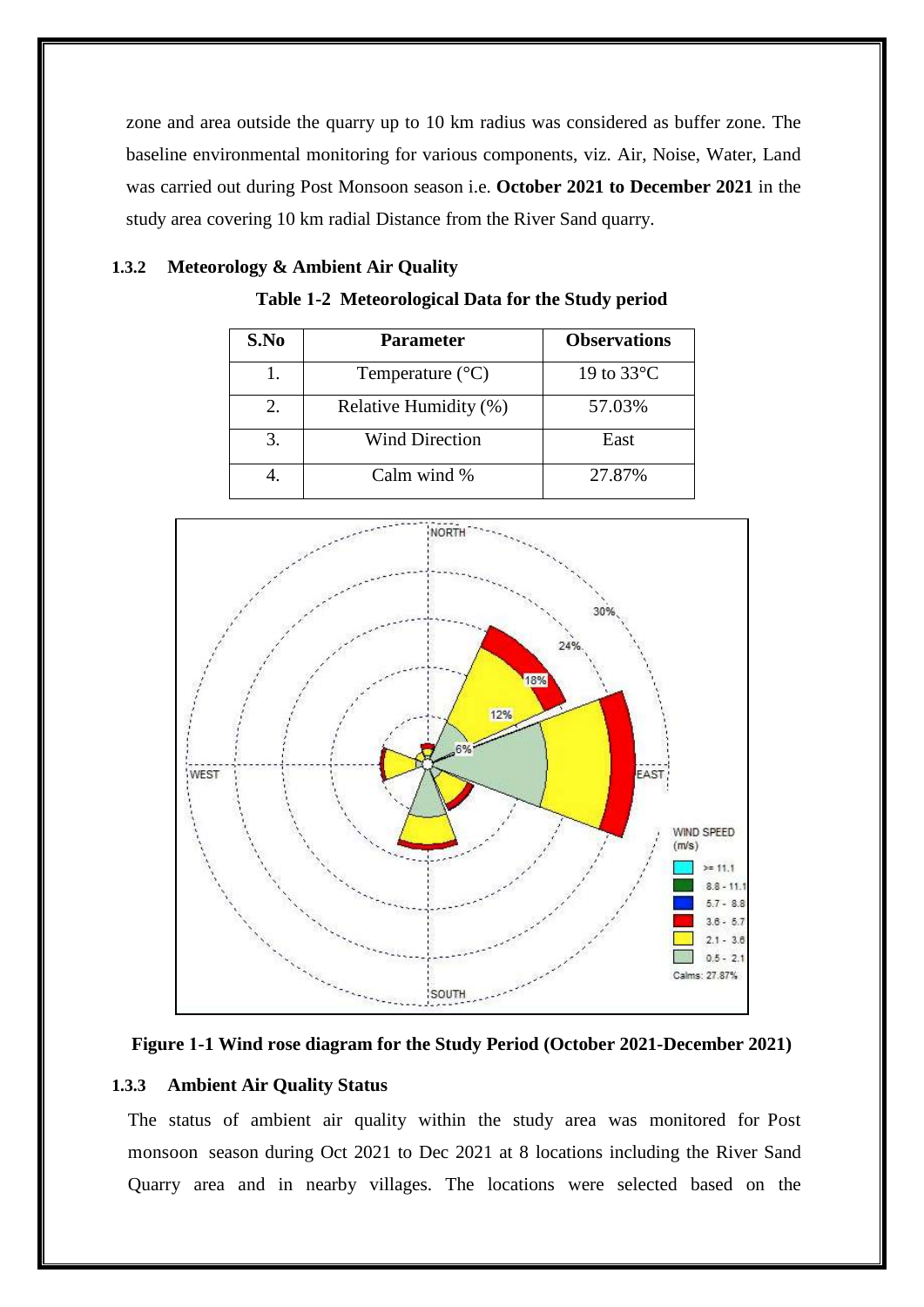meteorological conditions considering upwind and downwind directions. The levels of Respirable Particulate Matter (PM<sub>10</sub>), Fine Particulates (PM<sub>2.5</sub>), Sulphur Dioxide (SO<sub>2</sub>), and Oxides of Nitrogen (NOx) were monitored.

The ambient air quality has been monitored at 8 locations for 12 parameters as per NAAQS, 2009 within the study area. The average baseline levels of  $PM_{10}$  is 50.67 to 59µg/m<sup>3</sup>, PM<sub>2.5</sub> is 23.52 to 28.51 µg/m<sup>3</sup>, SO<sub>2</sub> is 9.63 to 12.58 µg/m<sup>3</sup>, NO<sub>2</sub> is 17.46 to 22.78  $\mu$ g/m<sup>3</sup>, all the parameters are well within the National Ambient Air Quality Standards for Industrial, Commercial and Residential areas at all monitoring locations during the study period from October 2021 to December 2021. From the above results, it is observed that the ambient air quality with respect to  $PM_{10}$ ,  $PM_{2.5}$ ,  $SO_2$ , and NOx at all the monitoring locations is within the permissible limits specified by CPCB.

# **1.3.4 Ambient Noise Levels**

Ambient noise level monitoring was carried out at the 8 monitoring locations; The observations of day equivalent and night equivalent noise levels at all locations are:

 $\triangleright$  In Residential areas day time noise levels varied from 47.2 dB(A) to 50.4 dB(A) and night time noise levels varied from  $40.3$  dB(A) to  $42.2$  dB(A) across the sampling stations. The field observations during the study period indicate that the ambient noise levels is within the prescribed limit by CPCB (55 dB(A) Day time  $&$  45 dB(A) Night time).

## **1.3.5 Surface and Ground Water Resources & Quality**

## **1.3.5.1 Water Resources**

Drainage pattern is observed in the lease area. Due to quarrying there is no impact on river flows, during dry season and dry time only planning to excavate sand from the surface of the river bed, with the exclusion of monsoon season.

| River           | Distance (Km)                                 | <b>Direction</b>         |
|-----------------|-----------------------------------------------|--------------------------|
| Bhima River Bed | Site is on the surface of the Bhima River bed | $\overline{\phantom{0}}$ |
|                 |                                               |                          |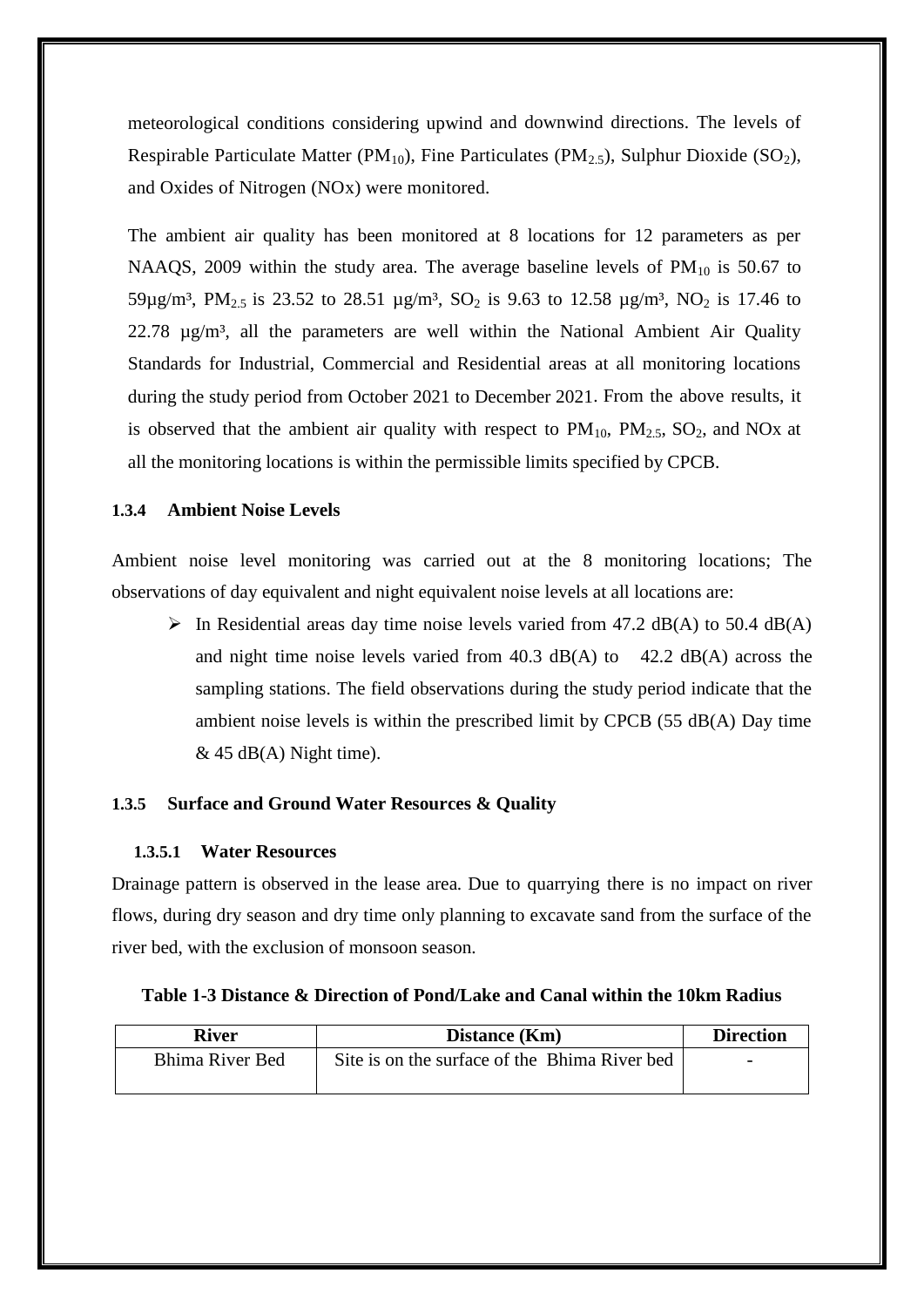# **1.3.5.2 Water Quality**

The existing status of groundwater and surface water quality was assessed by identifying 8 ground water (Bore wells/dug wells) samples in different villages and 4 surface water samples.

#### **1.3.5.3 Ground Water Quality**

- $\triangleright$  The ground water results of the study area indicate that the pH range varies between 6.81 and 8.03. It is observed that the pH range is within the permissible limit of IS 10500:2012.
- $\triangleright$  The Total Dissolved Solids range of the collected ground water sample is varied between 552 mg/l – 1091 mg/l. All the samples are within the permissible limit of IS 10500: 2012.
- $\triangleright$  The acceptable limit of the chloride content is 250mg/l and permissible limit is 1000 mg/l. The chloride content in the collected ground water samples in the study area ranges between 93.1 mg/l – 312.5 mg/l. It is observed that all the samples are within the permissible limit of IS 10500:2012.
- $\triangleright$  The acceptable limit of the sulphate content is 200mg/l and permissible limit is 400mg/l. the sulphate content in the collected ground water samples in the study area is varied between  $22.5 \text{ mg}/\text{l} - 109.1 \text{ mg}/\text{l}$ . It is observed that all the samples are meeting the acceptable limit of the IS 10500: 2012.
- $\triangleright$  The Total hardness ranges is between 196 mg/l 143 mg/l for ground water samples. It is observed that all the samples are within the permissible limit of the IS 10500: 2012.
- $\triangleright$  It is observed that all ground water sample collected within the study area are meeting the drinking water standards IS 10500:2012.

#### **1.3.5.4 Surface Water Quality**

- $\triangleright$  pH in the collected surface water samples varies between 7.19 to 7.58 where all the samples are within the limit of IS 2296:1992. .
- $\triangleright$  The Total Dissolved Solids (TDS) value of collected surface water sample ranges from 681 mg/l to 925 mg/l.
- $\triangleright$  The Total hardness value of the collected surface water sample ranges between 308.6 mg/l to 437.9 mg/l.
- $\triangleright$  BOD value of the collected surface water sample ranges from 9.4 mg/l to 18.6 mg/l.
- $\geq$  COD value of collected surface water varies from 53.7 to 103.4 mg/l.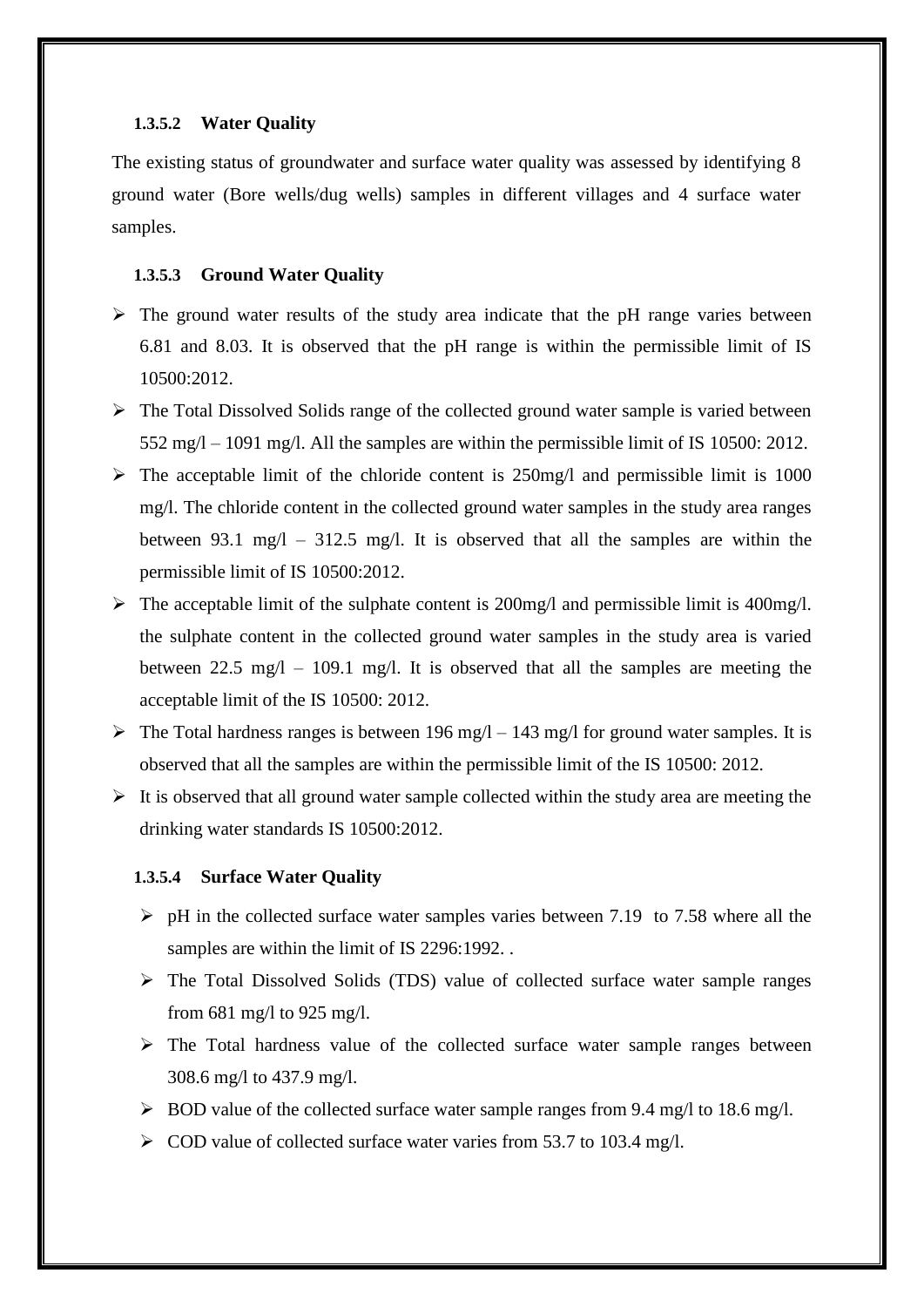$\triangleright$  The concentration of heavy metals like As, Cd, Cr, Pb, Mn, Hg, Ni and Se are within the limits of IS 2296:1992.

It was observed from the analysis that, the physico-chemical characteristics of the surface water samples are within the permissible limits of drinking water standards.

# **1.3.6 Land use Land Cover classification**

The Land Cover classes were extracted following a Visual interpretation method or onscreen digitization of the Resource Sentinel-2A and Sentinel-2B sensor- Sentinel-2 image has 10 m spatial resolution. These were later verified by using SOI top sheet and Google Earth imagery. Polygon layers for each class were digitized and the respective areas were calculated

# **1.3.7 Soil Quality**

Summary of analytical results

- $\triangleright$  The pH of the soil samples ranged from 7.29 to 8.35.
- $\triangleright$  Conductivity of the soil samples ranged from 158 to 239 µmhos/cm.
- $\triangleright$  Nitrogen content in the collected soil samples ranged from 262 mg/kg to 376 mg/kg.
- Phosphorous content ranged from 8.1 mg/kg to 17.8 mg/kg.
- $\triangleright$  Potassium content ranges from 157 mg/kg to 301 mg/kg.

Overall the soil quality in the area was found to medium to fair fertile with moderate productivity.

# **1.3.8 Biological Environment**

**Flora**: Floral study survey was made to assess the existing plant species in all accessible areas within the 10 km radius by the crisscross method of field exploration. The local flora was identified by their morphological observation, such as its size and shape of the leaf, flowers, fruits and their bark features of stem and also documented their habitat viz. Trees, Shrubs, Herbs, Grasses and Climbers etc. The plants which were not identified in the field were collected, brought to the laboratory and identified using standard herbarium references.

There is no national park, wildlife sanctuary, biosphere reserve within 10 km radius of the study area. No critically endangered, endangered, threatened or rare species of wildlife in the buffer zone.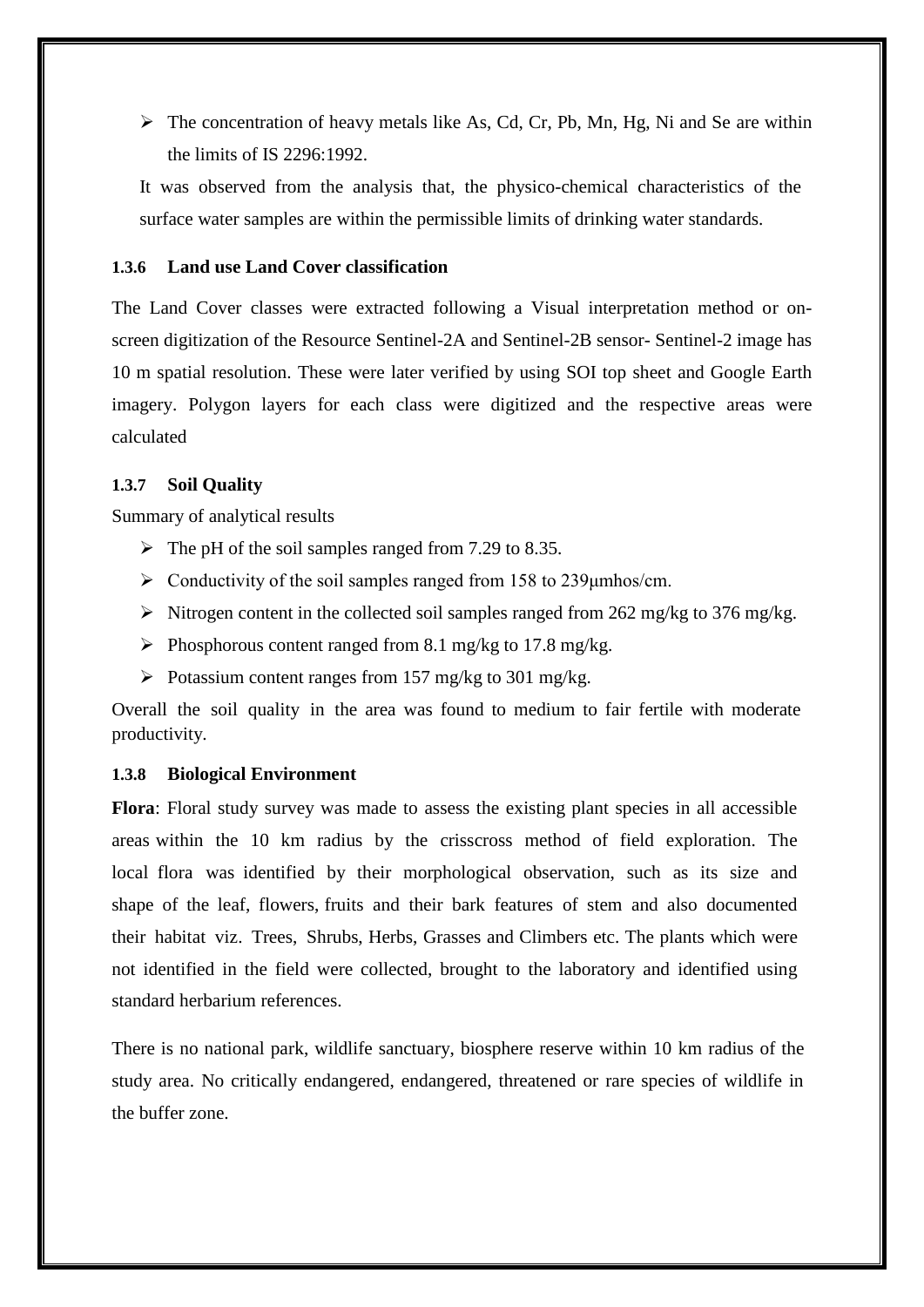**Fauna**: No major fauna observed in core zone. Only some egrets, herons are observed in the plant area. There are no endangered fauna observed in the proposed plant area. An extensive field studies were conducted in pre monsoon season to know the present status of fauna of the study area. Apart from that, secondary data was collected by mode of interaction of local elderly people and research article. There are no endangered animals in the buffer area. The domesticated animals include cattles, buffalos, cats, goats, dogs etc. Cows and ducks are also common. The area is also represented with various species of water birds.

# **1.3.9 Socio-economic Environment**

Information on socio-demographic status and the trends of the communities in the 10 km radius was collected through primary social survey and secondary data from census 2011 & village directory 2001. Summary of the socio-economic status of the study area is given in **Table 1.4.**

The Socioeconomic profile of the study area shows that more than half of people in the study area work in other sector. They have good educational infrastructures and the people in the study area are well connected to the educational infrastructures. The average literacy rate of the study area is 46.5%. The people in the study area are well connected to Government primary health centres and Primary health sub-centres.

| S.No     | <b>Particulars</b>                            | <b>Study Area</b> | Unit    |  |  |
|----------|-----------------------------------------------|-------------------|---------|--|--|
| $0-5$ km |                                               |                   |         |  |  |
| 1.       | Number of villages and Town in the Study Area | 17                | Nos.    |  |  |
| 2.       | <b>Total Households</b>                       | 5163              | Nos.    |  |  |
| 3.       | <b>Total Population</b>                       | 28073             | Persons |  |  |
| 4.       | Children Population (0-6 Years Old)           | 4533              | Persons |  |  |
| 5.       | <b>SC</b> Population                          | 5532              | Persons |  |  |
| 6.       | <b>ST Population</b>                          | 379               | Persons |  |  |
| 7.       | <b>Total Working Population</b>               | 13383             | Persons |  |  |
| 8.       | Main Workers                                  | 10570             | Persons |  |  |
| 9.       | <b>Marginal Workers</b>                       | 2813              | Persons |  |  |
| 10.      | Cultivators                                   | 5083              | Persons |  |  |
| 11.      | <b>Agricultural Labourers</b>                 | 6325              | Persons |  |  |
| 12.      | <b>Household Industries</b>                   | 224               | Persons |  |  |
| 13.      | <b>Other Workers</b>                          | 1751              | Persons |  |  |
| 14.      | Literates population                          | 12778             | Persons |  |  |
| 15.      | Illiterates population                        | 15295             | Persons |  |  |
| 5-10 km  |                                               |                   |         |  |  |
| 1.       | Number of villages and Town in the Study Area | 25                | Nos.    |  |  |

**Table 1-4 Summary of Socioeconomic indicators within the study area**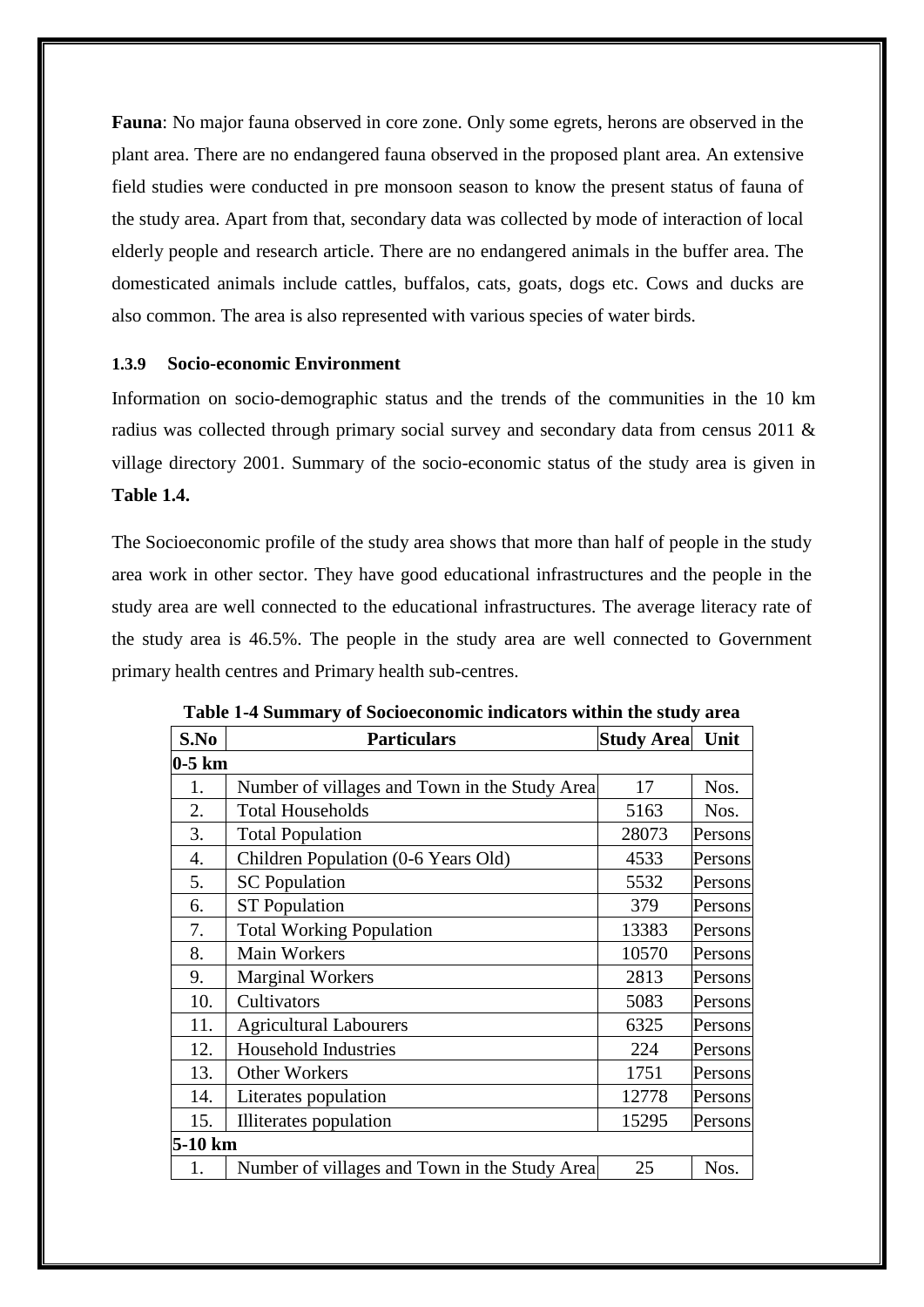| 2.  | <b>Total Households</b>             | 8768  | Nos.    |
|-----|-------------------------------------|-------|---------|
| 3.  | <b>Total Population</b>             | 48570 | Persons |
| 4.  | Children Population (0-6 Years Old) | 7786  | Persons |
| 5.  | <b>SC</b> Population                | 7321  | Persons |
| 6.  | <b>ST</b> Population                | 518   | Persons |
| 7.  | <b>Total Working Population</b>     | 22459 | Persons |
| 8.  | Main Workers                        | 17220 | Persons |
| 9.  | <b>Marginal Workers</b>             | 5239  | Persons |
| 10. | Cultivators                         | 8010  | Persons |
| 11. | <b>Agricultural Labourers</b>       | 10267 | Persons |
| 12. | <b>Household Industries</b>         | 521   | Persons |
| 13. | <b>Other Workers</b>                | 3661  | Persons |
| 14. | Literates population                | 23131 | Persons |
| 15. | Illiterates population              | 25439 | Persons |

# **1.4 Anticipated Environmental Impacts and Mitigation Measures**

# **1.4.1 Impact on Topography, Drainage & Landuse**

The changed topography will alter the drainage within the Quarrying lease area. However, there will not be any changes in the topography or drainage pattern outside the Quarrying lease area. At the end of Quarrying activities after reserves are exhausted, the area will be restored to an acceptable level of self-sustaining eco-system.

No surface water will be utilized for Quarrying operation. Moreover, there would not be any discharge from quarry into the surface water body as no process waste water generation in the quarry and allied activities. Hence, there would not be any impact on surface water.

Only domestic effluent will be generated from the quarry area and rest shelter. The domestic effluent is discharged in Mobile STP. Besides, there will be no toxic element in the quarried out material, which may contaminate ground/ surface water. It is, therefore, apparent that there will be negligible impact of Quarrying on the surface water regime.

With only 69,397 Tonnes of proposed production per annum, at the end of lease period, the lease area utilization for the mentioned Quarrying and allied activities shall be 12.00 Acre.

The potential adverse impact of opencast River Sand Quarrying will be in the form of change in land use pattern at the place excavation of sand and the pit will be fulfilled replenishment sand during course of time.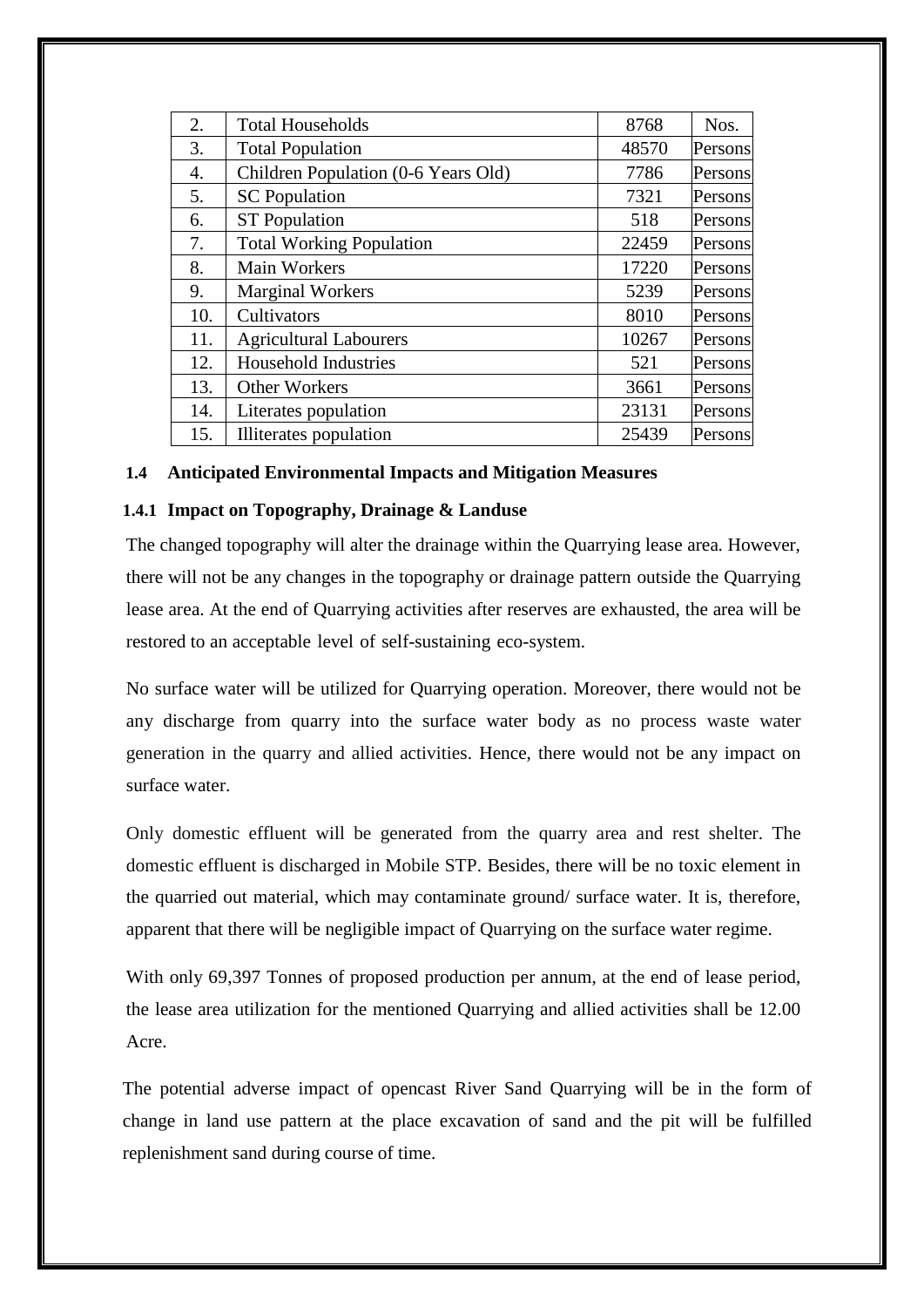# **1.4.2 Ambient Air Quality**

# **1.4.2.1 Impacts on Air Quality**

To assess the impact of the Sand mining¸ screening and transportation operations from the River Sand Quarry, air quality modeling was carried out for the mining operations, mineral screening and the transportation activities. The modeling was carried out using MoEFCC/CPCB approved Lakes AERMOD model. The predicted maximum ground level concentrations for  $PM_{10}$ ,  $PM_{2.5}$ ,  $SO_2$  and  $NOx$  at baseline air quality monitoring locations in controlled state are as follows:

The total increase in concentrations above baseline status to estimate the percentage increase is summarized in **Table 1.5.**

| <b>Pollutant</b>  | <b>Max. Base</b><br><b>Line Conc.</b><br>$(\mu g/m^3)$ | <b>Estimated</b><br><b>Incremental</b><br>Conc. $(\mu g/m^3)$ | <b>Total Conc.</b><br>$(\mu g/m^3)$ | <b>NAAQ</b><br>standard | % contribution<br>of concentration<br>above Base line |
|-------------------|--------------------------------------------------------|---------------------------------------------------------------|-------------------------------------|-------------------------|-------------------------------------------------------|
| $PM_{10}$         | 67                                                     |                                                               | 87                                  | 100                     | 29.85                                                 |
| PM <sub>2.5</sub> | 32                                                     |                                                               | 44                                  | 60                      | 37.50                                                 |
| NO <sub>X</sub>   | 28                                                     |                                                               | 39                                  | 80                      | 39.29                                                 |

**Table 1-5 Total Maximum GLCs from the Mining Emissions**

## **1.4.2.2 Air Pollution Control Measures**

- $\triangleright$  Water sprinkling on haul roads at regular intervals.
- $\triangleright$  Regular maintenance of haul road.
- $\triangleright$  Haul road will be kept wide and compact.
- $\triangleright$  All hauling units (tippers) would be covered by multi cap mechanism to avoid spillage.
- $\triangleright$  Water sprinkling during loading operations to control dust emissions.
- $\triangleright$  Regular maintenance of vehicles and machinery.
- $\triangleright$  Provision of Dust masks to workmen.
- $\triangleright$  Plantation of thick green belt around lease boundary i.e. along 7.5m safety zone.
- $\triangleright$  Good house keeping would be practiced to control air pollution.

## **1.4.3 Noise Impact due to Working Environment**

High noise levels pose a major health risk to the quarry workers. If the magnitude of noise exceeds the tolerance limits, it is manifested in the form of discomfort leading to annoyance and in extreme cases to loss of hearing. Detrimental effects of noise pollution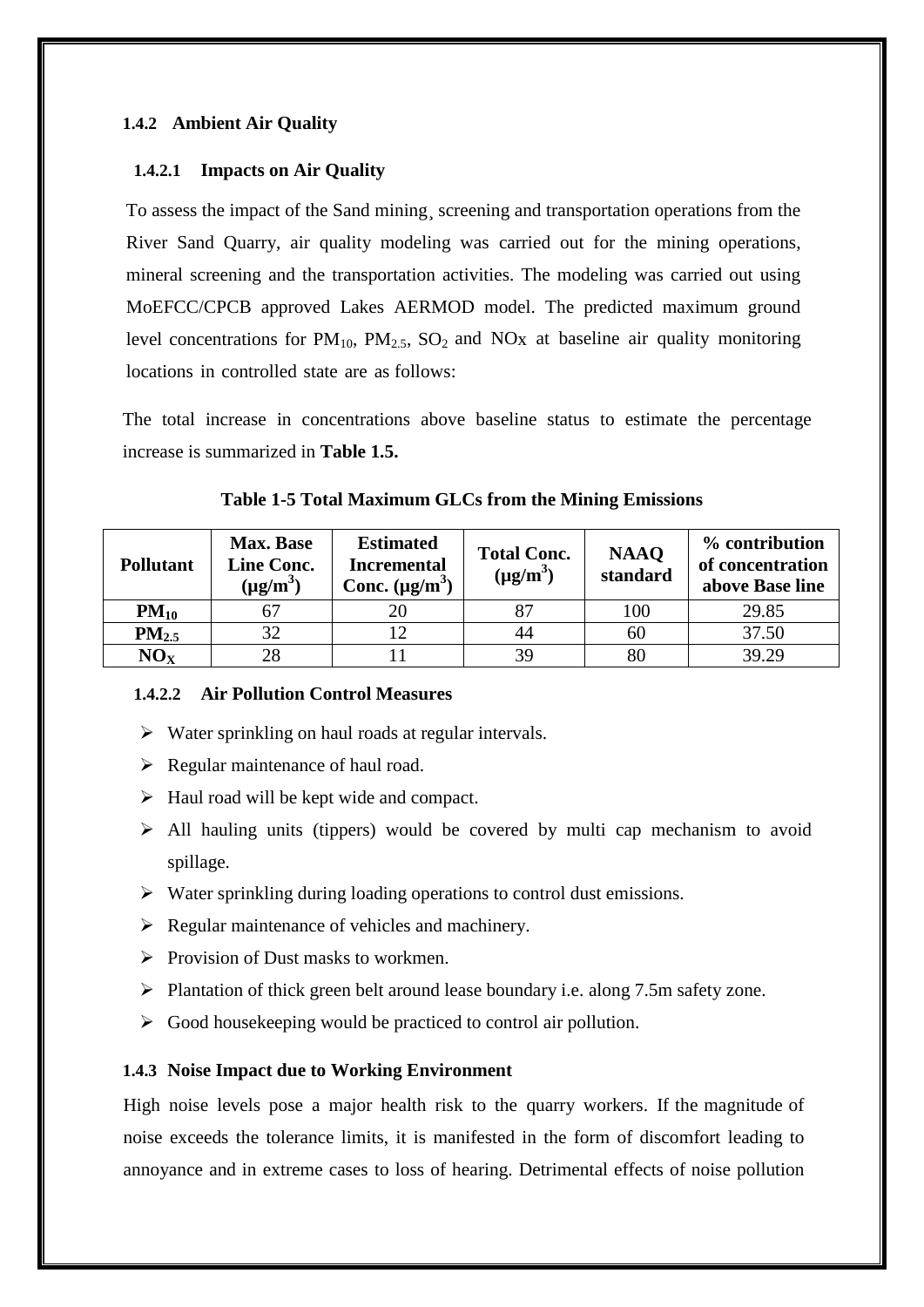are not only related to sound pressure level and frequency, but also on the total duration of exposure and the age of the person. The adverse effects of high noise levels on exposed workers may result in:

- > Annoyance:
- > Fatigue:
- $\triangleright$  Temporary shift of threshold limit of hearing;
- $\triangleright$  Permanent loss of hearing; and
- $\triangleright$  Hypertension and high blood cholesterol, etc.

The following are the sources of noise:

- $\triangleright$  Operation of JCB, Trucks/tippers.
- $\triangleright$  Loading and unloading
- $\triangleright$  Vehicular Movement.

The noise level is predicted with the help of CUSTIC 3.2-English Software which provides noise level contours at various receptors obtained after running the model during operational phase and the results are indicating that predicted noise levels are within the stipulated guidelines.

## **1.4.3.1 Proposed Noise Control Measures**

- $\triangleright$  Proper maintenance, oiling and greasing of machines at regular intervals will be done to reduce generation of noise.
- $\triangleright$  Provision of sound insulated chambers for the workers deployed on machines producing higher levels of noise.
- $\triangleright$  Green Belt/Plantation will be developed around the mining activity area and along haul roads will act as acoustic barrier.
- $\triangleright$  Personal Protective Equipment (PPE) like ear muffs/ear plugs will be provided to the operators and workers.
- $\triangleright$  Periodical monitoring of noise will be done.

## **1.4.4 Water Resources & Quality**

# **1.4.4.1 Impact on Water Resources & Quality**

The proponent will quarry River Sand only in the area, and it does not contain any toxic material. Also, there is no use of chemicals or hazardous substances in the mining process. Thus, ground water pollution is not envisaged due to the mining operations. Pre monsoon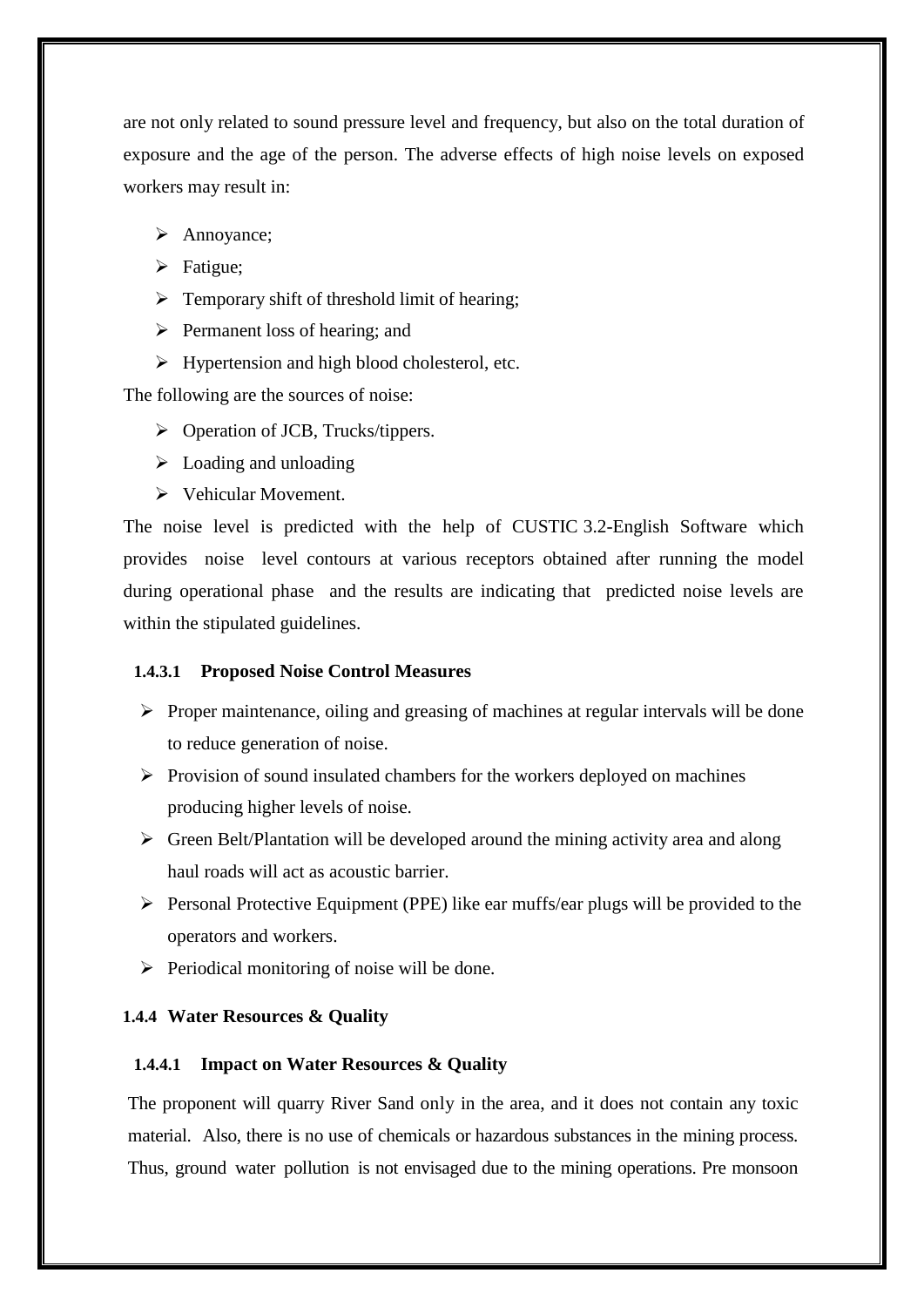water level observed in PIA District is 1.20 to 15.77 mbgl. While Post monsoon water level varies in PIA District ranges from 0.32 to 15.77 mbgl.

## **1.4.4.2 Proposed Water Conservation & Water Pollution Control Measures**

The daily water requirement in the quarry is about 6.0 KLD. The source of Water required for dust suppression and plantation will be utilized from water tankers from nearby villages and water for domestic use will be supplied by tankers. Thus, ground water will be used only for drinking and domestic use. There is no water requirement for mineral processing in the quarry. Also, there is no process effluent generation in the quarry.

The following measures will be taken up to reduce this load:

- $\triangleright$  No waste water will be generated during Quarrying operation.
- $\triangleright$  For the disposal of domestic waste water generated from quarry office, mobile STP will be provided.
- $\triangleright$  Fresh water requirement will be minimized.

# **1.4.5 Solid Waste Generation & Management**

There is no such reduction of waste / mineral reject processing possibilities are proposed during plan period. There is no proposal of dumping during the proposed ensuing quarrying period, & concurrent backfilling is proposed.

## **1.4.6 Biological Environment**

During the course of Quarrying, the management will practice scientific method of Quarrying with proper Environmental Management Plan including pollution control measures especially for air and noise, to avoid any adverse impact on the surrounding wildlife. Already 7.5 m safety belt – green belt maintained all along the periphery of the lease boundary.

## **1.4.6.1 Proposed Biological Environment Conservation Measures**

- $\triangleright$  Periodic maintenance of mineral transport road.
- $\triangleright$  Covered Transport of sand to consumers.
- $\triangleright$  Monitoring of dust fall at agriculture land located nearby the Quarrying area.
- $\triangleright$  During the course of Quarrying, the management will practice scientific method of Quarrying with proper Environmental Management Plan including pollution control measures especially for air and noise, to avoid any adverse impact on the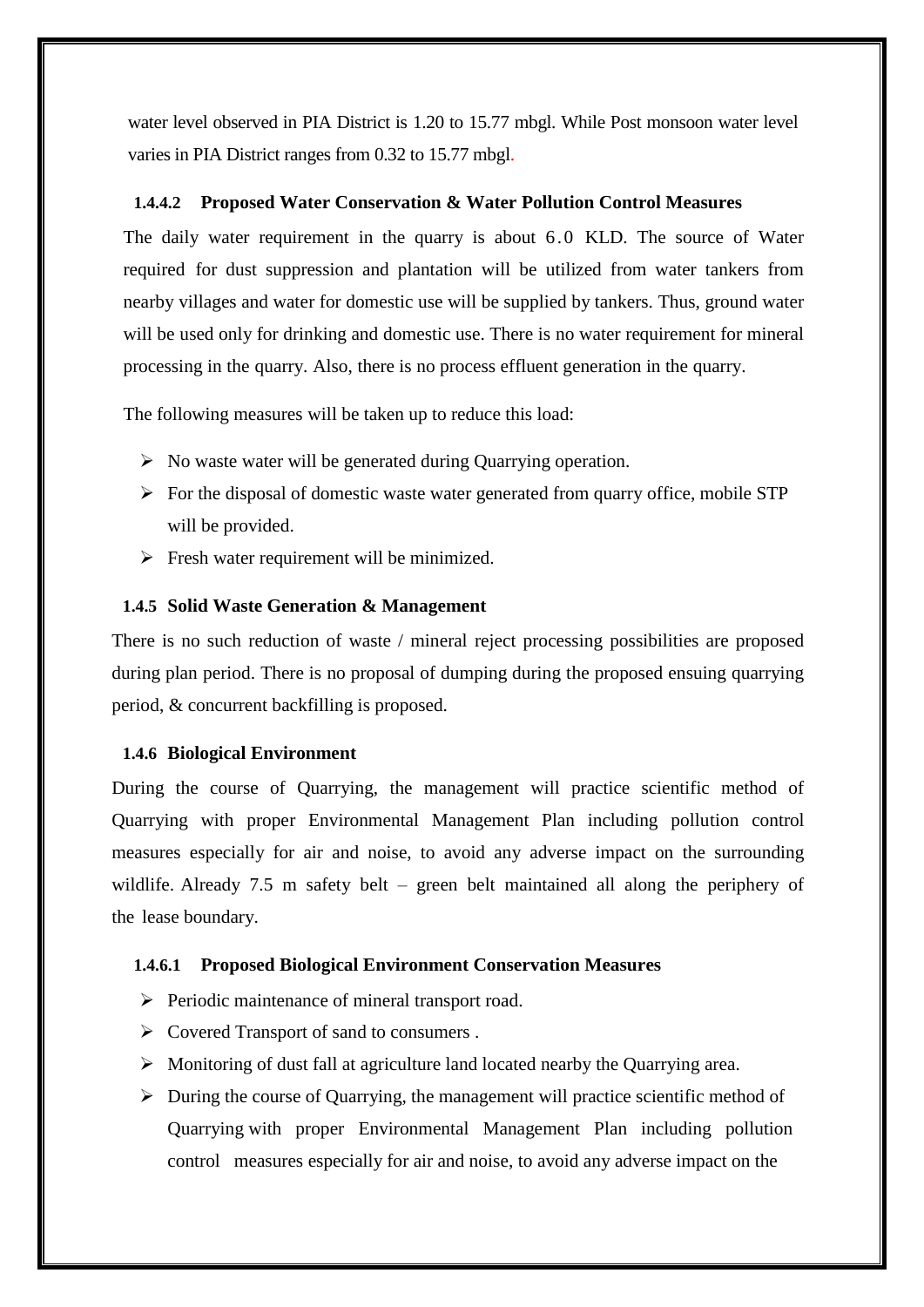surrounding wildlife.

## **1.4.7 Socio-economic Environment**

- $\triangleright$  There is no habitation or private land in the River Sand quarry. There is no rehabilitation and resettlement involved in the project.
- $\triangleright$  The said quarry provides direct employment to 15 people and generates indirect employment. Preference will be given to the local people as per their eligibility.
- $\triangleright$  The existing infrastructure facilities are sufficient to cater the needs of the River Sand quarry.
- $\triangleright$  However, the quarry management will take efforts as a part of CER for improvement in civic amenities like sanitation, drinking water facilities, transport road, etc in the nearby villages.

# **1.4.8 Environmental Monitoring Program**

An Environmental Management Cell (EMC) will be established in the quarry under the control of Mines Manager. The EMC will be headed by an Environmental Officer having adequate qualification and experience in the field of environmental management. Regular and periodic Environmental monitoring of Ambient Air Quality, Water table depth, Water quality, Ambient Noise Levels, Soil Quality, CSR activities etc will be carried out through MOEF&CC accredited agencies and reports will be submitted to KSPCB/ Regional office of MoEF&CC.

## **1.4.9 Risk Assessment & Disaster Management Plan**

The assessment of risk in the River Sand quarry project has been estimated for Slope failure, Movement of JCB/Equipment's, Dust hazards, and flooding of lower benches and corresponding mitigation measures are suggested in the EIA/EMP report.

A detailed Disaster Management Plan for facing disasters due to natural effects and human reasons is prepared and incorporated in the EIA/EMP report for ensuring safety of life, protection of environment, protection of installation, restoration of production and salvage operations in this same order of priorities. For effective implementation of Disaster Management Plan, it will be widely circulated and personnel shall be imparted training through rehearsals. Site facilities, procedures, duties and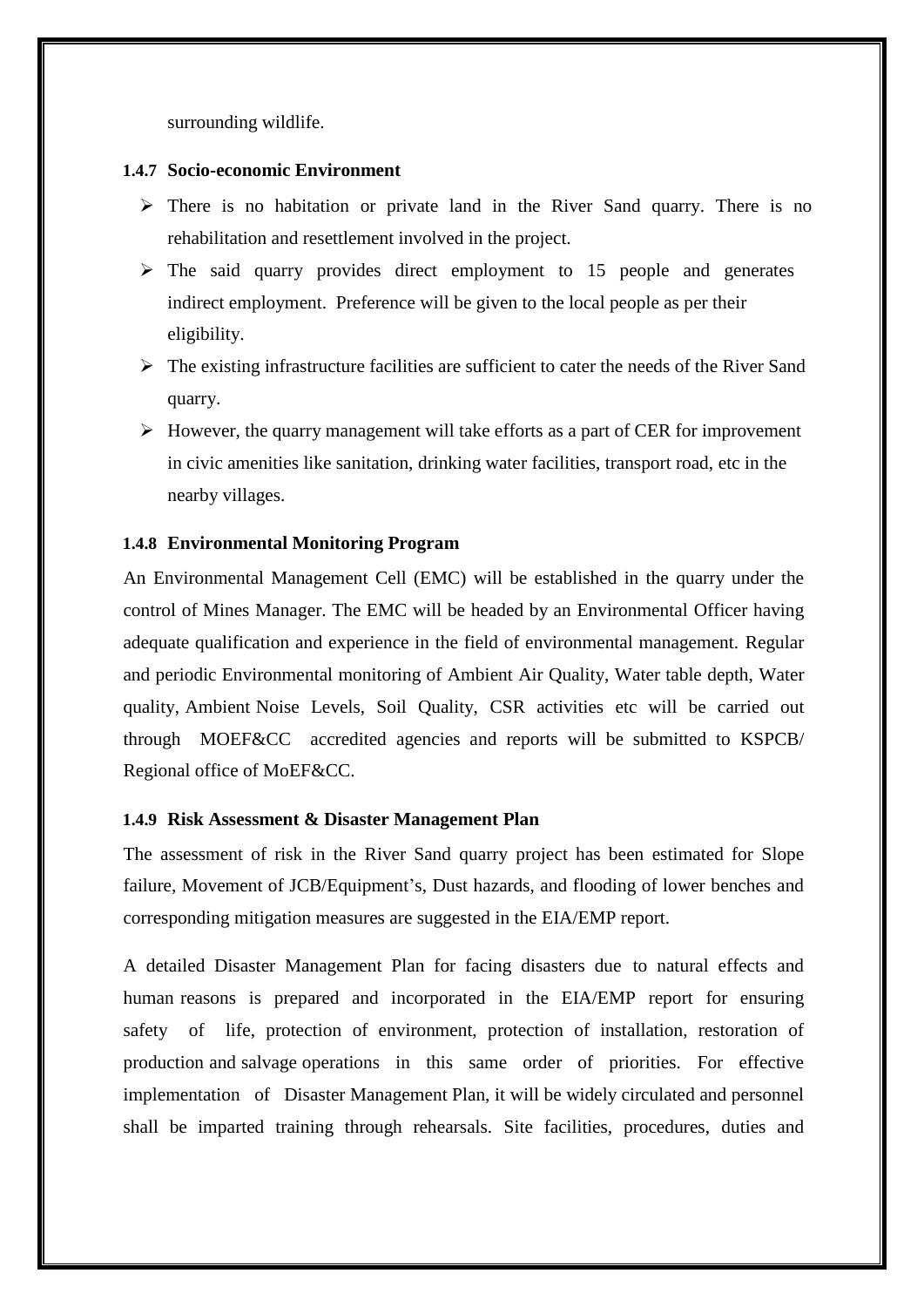responsibilities, Communications, etc. is considered in detail in the Disaster Management Plan.

# **1.5 Project Benefits**

The River Sand quarry project would generate additional employment opportunities which would finally result in improvement in the quality of life of people of the nearby villages. In line with this CER policy, Hutti Gold Mines Co.Ltd will carry out community welfare activities in the following areas:

- $\triangleright$  Community development
- $\triangleright$  Education
- $\triangleright$  Health care
- $\triangleright$  Drainage and sanitation
- $\triangleright$  Roads

# **1.6 Environmental Management Plan**

An Environmental Management Plan comprised of following set of mitigation, management, monitoring and institutional measures to be taken during implementation and operation of the project, to eliminate adverse environmental impacts or reduce them to acceptable levels.

- Overall conservation of environment.
- Judicious use of natural resources and water.
- Safety, welfare and good health of the work force and populace.
- Ensure effective implementation of all the control measures.
- Vigilance against probable disasters and accidents.
- Monitoring of cumulative and long time impacts.
- Control of waste generation and pollution.

Judicious use of the environmental management plan addresses the components of environment, which are likely to be affected by the different operations in the project.

# **1.7 Conclusion**

The River Sand Quarry project of Hutti Gold Mines Co.Ltd will be beneficial for the development of the nearby villages. Some environmental aspects like dust emission, noise, siltation due to surface run-off, etc. will have to be controlled within the permissible